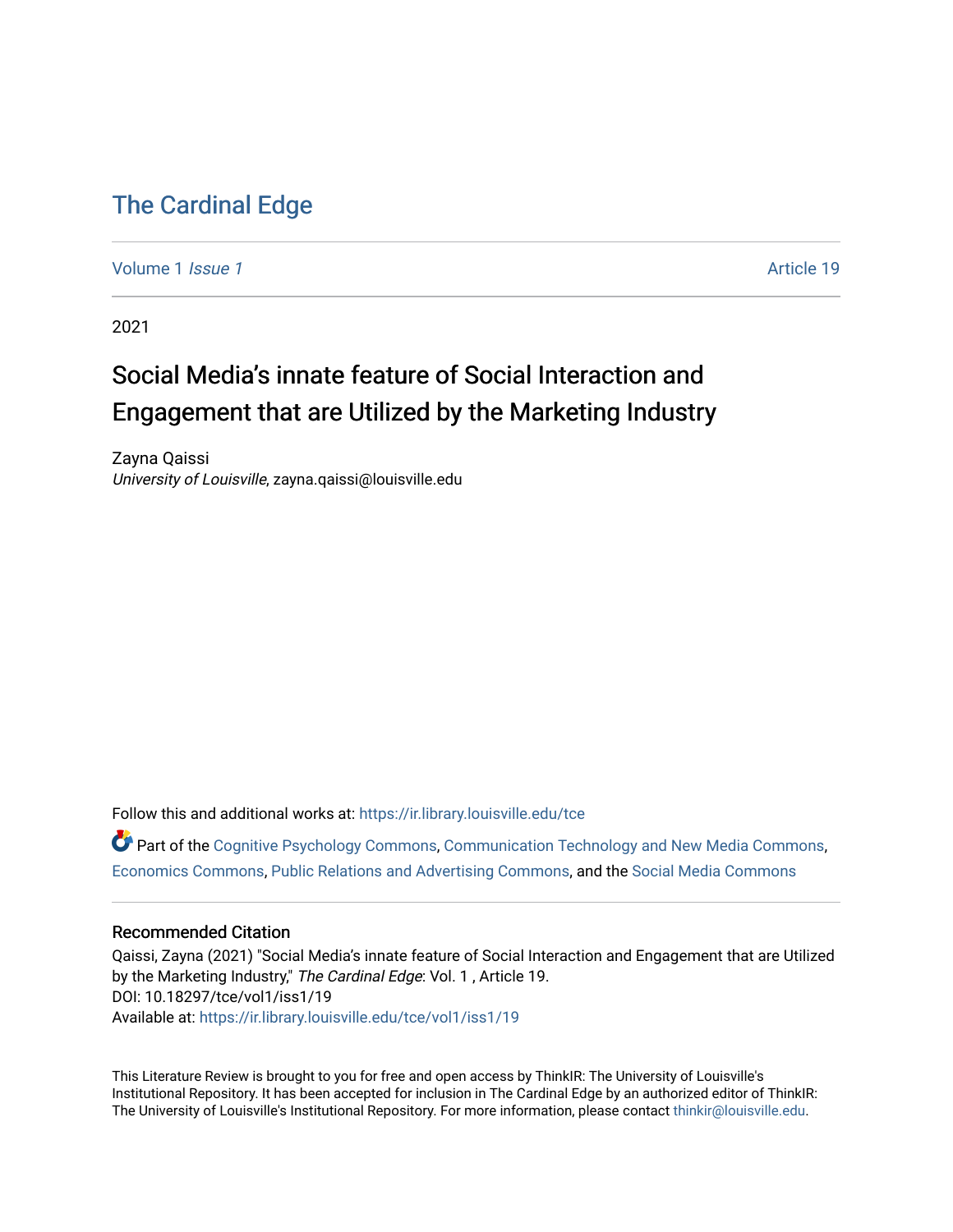# **Social Media's Innate Features of Social Interaction and Engagement that are Utilized by the Marketing Industry**

# Zayna Qaissi<sup>1</sup>

 $<sup>1</sup>$  The University of Louisville, Louisville, KY, USA</sup>

The term "social media'' first emerged with the likes of Myspace in 2003 and Facebook in 2004 (Ortiz-Ospina, 2019). Today, there are at least 3.5 billion users that utilize social media platforms (Ortiz-Ospina, 2019). Along with the millions of people online, the amount of time spent on apps and websites has risen dramatically over the years. This, coupled with the accessibility of technology, easier communication, and formation of online websites in recent years, has created a perfect opportunity for marketers to focus on user engagement by moving their businesses online. The establishment of social media enabled many businesses and marketers to branch out and creatively use this space to their benefit by strategically focusing on socially engaged users. Social media provides unique opportunities for marketing firms by nature, more specifically, through social interaction and engagement provided by social media.

## **SOCIAL MEDIA PLATFORMS**

Social media advertising is now transitioning into an attractive platform for enhancing communication across users. In a study conducted by Voorveld, Noort, Muntiga and Bronner (2018), they examined the effectiveness of advertising to better understand engagement across different social media platforms (p.39). The study was carried out using eight social media platforms: Facebook, YouTube, LinkedIn, Twitter, Google Plus, Instagram, Pinterest, and Snapchat. Participants of the study were 13 years and older and they all indicated they had used social media at least once a week. A total of 1,346 respondents who participated in the surveys used at least one of the social media platforms listed. Respondents were asked to rank which of these platforms were most commonly used by them and their time spent on the platform, what device used, and what specific days they used social media. This gave the researchers insight about media consumption for each respondent. Using the acquired data, researchers then asked about the engagement experiences respondents had with each platform, followed by questions about advertising seen on the social media platforms used. The researchers created a predetermined list of experiences that included 42 experience items deemed adequate to cover the realm of potential experiences individuals may engage with different platforms on social media. Researchers distributed the questionnaire that included the list of experience items and distributed it across social media platforms in order to analyze the results. Examples of experience items included: joyful, annoyed, enthusiastic, informed, etc. Thus, researchers quantitatively measured the number of people who selected specific experience items across all social media platforms (Voorveld, et al., 2018).

# **ENGAGEMENT AND SOCIAL INTERACTION DEPENDENT ON SOCIAL MEDIA PLATFORM**

The results of the study concluded that engagement was highly dependent on the specific platform used. Of the eight platforms observed, three of them, Facebook, Instagram, and Snapchat, were found to have the finest functionalities and characteristics to allow for the best consumer interaction and experience with engaging content. However, Youtube, Facebook, and Twitter scored highest in advertisement. Of these platforms, it can be deduced that that these advertisements are unavoidable and ensure viewers are constantly exposed to them; all of which is in the marketer's best interest. For example, before every Youtube video, there is typically an advertisement encountered by a user. Another important conclusion from the study is that more popular platforms such as Facebook and Instagram will be able to facilitate a greater social engagement and interaction because of their popularity and easy accessibility. These results were drawn according to a categorization of the experiences under a variety of themes, including advertisement, engagement, informational, interactive, etc. (p. 46). Therefore, different social media platforms provide different levels of social interaction between the user and the content.

# **SOCIAL INTERACTION ON SOCIAL MEDIA THAT LENDS TO THE UPRISE OF A BRAND**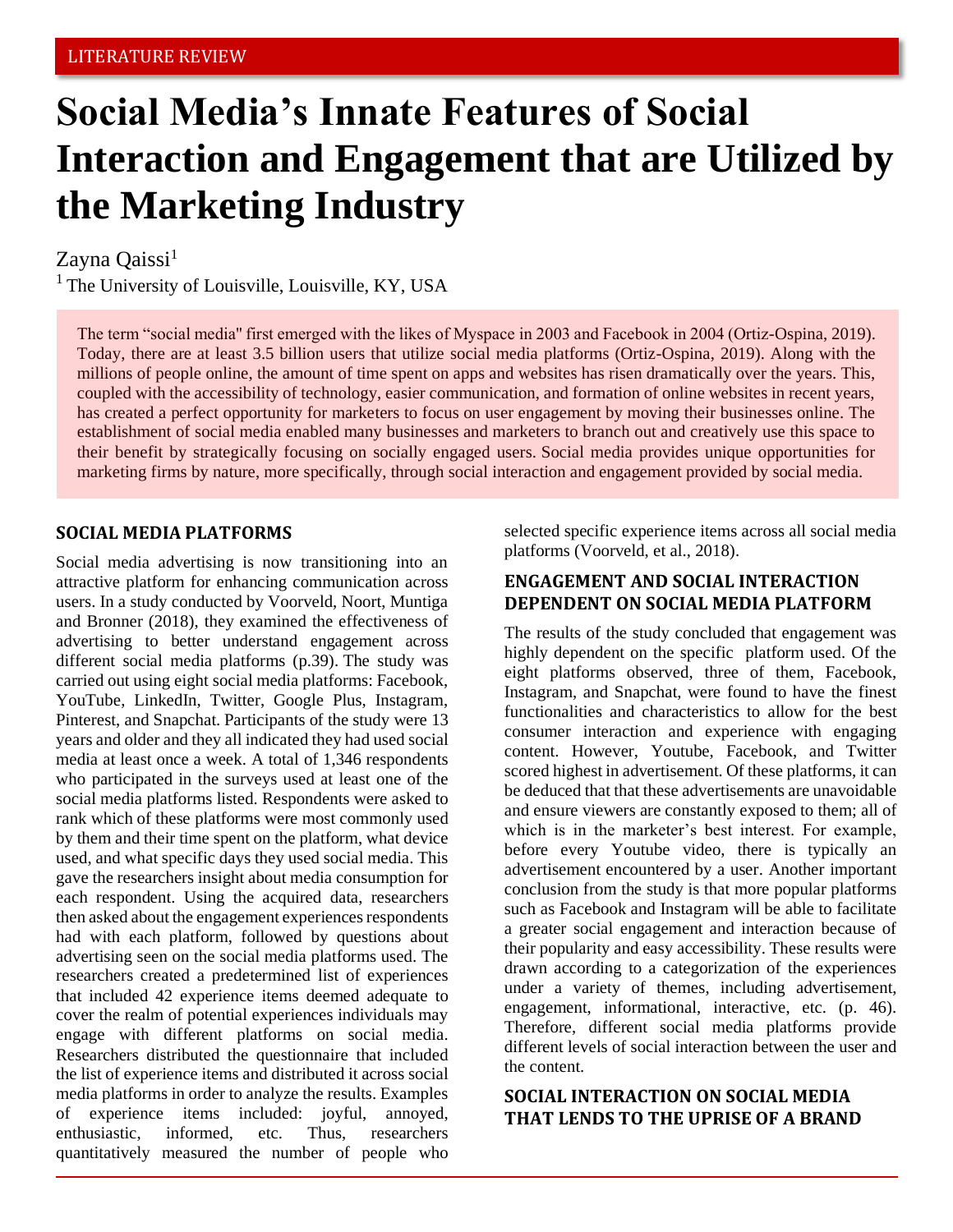Various social media platforms are important in eliciting social interaction between the user and a brand. This relationship is important for marketing firms to increase attraction and social interaction on social media, all of which translate to the rising popularity of a brand. A study conducted by Rahmadini and Halim (2018) focused on social media in the music industry, specifically focusing on the impact of social media on communication and promotion of events, engagement between fans and an artist, and lastly, the development of brand relationship quality. In their study, Rahmadini and Halim focused on music promotion by a popular social media artist in Indonesia by the name of Dari Hati Afgan. At that time, the artist had over 7.9 million followers on Twitter, 476,000 followers on Instagram, and 1.5 million followers/likes on Facebook.

The researchers conducted the study by collecting data through questionnaires and forms posted online directly through Afghan's social media in a single cross sectional time frame after the participants attended Afgan's concert. Each of the 160 respondents had attended at least one of the musician's concerts and followed him on at least one of his social media accounts. These forms were individually posted to assess the potential engagement between the artist and the user and the impact it has on brand quality. For engagement analysis, the survey specifically included identified emotional labels, including: "affectionate, friendly, loved, peaceful, passionate, delightful, captivated, connected, bored and attached" based on the attendees' responses to the interaction they had with the artist online (p. 5). Additionally, to analyze the brand's relationship quality with the concert attendees, 16 items based on respondent's willingness to recommend musicians to friends and family were ranked by respondents to assess the relationship between the concert attendee and the musician. Both engagement and brand relationship quality were assessed using a six-point Likert type of scale for both forums. This scale offers options for levels of satisfaction that represent the respondent's opinion about the level of interaction of their brand-relationship quality (Rahmadini and Halim, 2018).

Based on the data collected, Rahmadini and Halim (2018) focused on the five-hypothesis model that centered on how the higher the level of social interaction will potentially influence emotional attachment, brand relationship quality, and word of mouth. To assess the data accumulated from the six-point Likert type of scale for both forums, Structural Equation Modelling (SEM) was implemented to test the five-hypothesis model, using the forms employed on Afgan's social media. The results of the study indicate that social media interaction leads to emotional attachment. Once the emotional attachment has been identified by the participants, it leads to the

development of a brand relationship quality. As the artist creates a connection with the users through the innate feature of socializing through social media, it allows for not only a simple exchange of information but allows for updated news about their favorite musician, daily activities, schedule and so on. Therefore, social media serves as a communication medium between the artist and users as they socially interact, which overall contributes to the upbringing of the artist.

# **SOCIAL MEDIA ENGAGEMENT AND CONSUMER LOYALTY: SYW APP**

With the marketing industry becoming more competitive, many brands recognize the importance of retaining current customers and incorporating certain activities to ensure customer loyalty based on social interaction. He, Tian, Feng-Kwei, and Wang (2019) conducted a study that focused on social media features that are centered on engaging consumers, specifically utilizing an app, called *SYW: Sears' increasingly popular loyalty program*, provided by the brand that gives customers the opportunity to scan and earn points for every purchase. The accumulated points can then be redeemed for later purchases of merchandise. In addition, other incentives are embedded within the app, such as inviting family and friends through Facebook and email; the more active the customer is, the more points will be rewarded to that customer. The analysis of SYW was carried out through Twitter. Almost 19,000 posts were collected and assessed using *Text Mining*. This technique analyzes the content of each post and categorizes them into certain themes. The researchers were able to identify all three levels of consumer engagement, including cognitive, emotional, and behavioral from their forum posts and tweets.

Based on the results of the study, the customers who were most engaged with the online platform increased their desire to continue to participate in the program and had the highest level of engagement. The active engagement through this social media app, SYW, has shifted novice users to loyal customers (He, et.al, 2019). People that were actively engaged felt rewarded from a cognitive and emotional standpoint, after the accumulation of points has taken place. Thus, with increasing consumer interaction marketers have unlocked an important feature that can ensure constant engagement with their brand and further enhance their emotional appeal by eliciting feelings of reward, joy, happiness, and increased customer devotion to the brand.

## **LIKE BUTTON OF SOCIAL MEDIA FACILITATES ENGAGMENT IN A COGNITIVE AND BEHAVIORAL MANNER**

A ubiquitous characteristic seen across all social media platforms assessed by Sherman, Hernandez, Greenfield,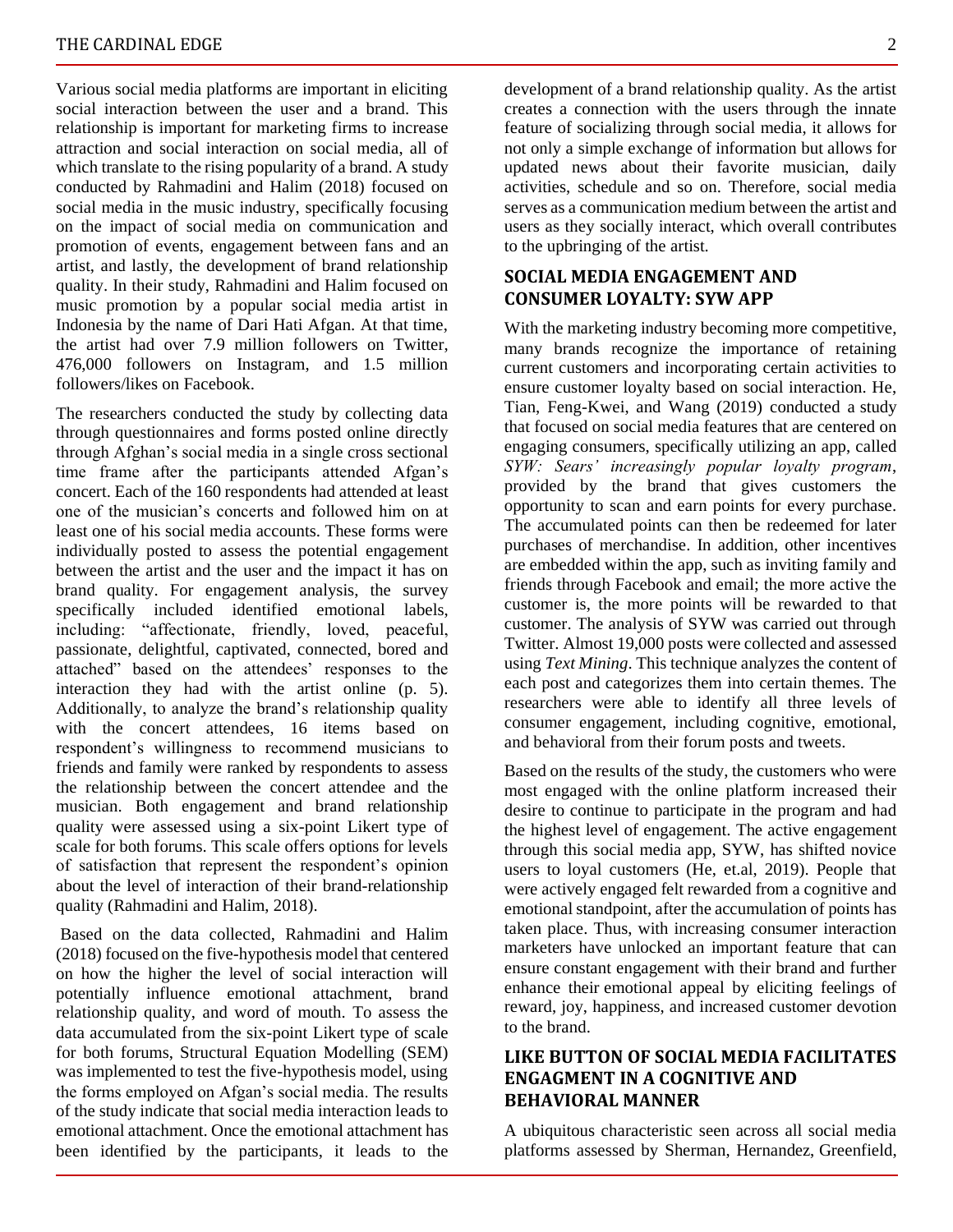& Dapretto (2018) is the "like" button feature in relation to neural responses and emotional attachment (p. 699). This feature and other synonymous alternatives are most infamously used through the most common social media apps including Facebook, Instagram, Twitter, Youtube, and more. In the study by Sherman, et al. (2018), they investigated the correlation between neural responses and viewing or receiving likes. The study aims to identify the brain regions that promote reward as well those that increase visual attention and have a neuropsychological impact on the user, specifically when engaging with Instagram, a popular social media app.

To conduct the study, researchers gathered a sample of 34 female and 24 male participants between the ages of 13 to 21. To gain insight, they asked the participants to submit their own photographs from Instagram to create an internal social network. In reality, these photographs were collected to show other participants and have the participants decide whether or not they choose to like the photo. Moreover, the main focus of the study was to determine the amount of influence the number of likes have on an individual; each photo was randomly assigned a specific number of likes to evaluate the impact this could have on an individual liking the photo. Furthermore, this process was simulated under the functional magnetic resonance imaging (fMRI) machine to determine the parts of the brain that are activated when encountering and liking different types of images. In total, each participant was shown 148 unique photos that were categorized as three types: neutral images that portrayed stereotypical Instagram photos such as food and friends, risk taking behaviors such as alcohol and drugs, and lastly, pictures submitted by the participants themselves. Data regarding the numbers of likes was collected while a participant was in the MRI machine (p. 701)

The results of the study indicated that 64.1% of participants selected liked an image that depicted objects, such as food and possessions, rather than faces. The participants' feedback indicated that objects were more visually appealing. 12.8% of individuals that liked photos indicated that it was similar to the content they engage with on social media (p. 702). The rest of the participants that liked an image were for other reasons, such as that the images were humorously appealing, or that the images portrayed activities that pertained to their personal interests and enjoyment. Furthermore, liking the Instagram photo and sharing information with others elicits responses in the ventral striatum and ventral tegmental area (VTA) in the brain, which makeup the neural reward center (Sherman et al., 2016). When individuals were liking pictures, feelings of pleasure, happiness, and interest were stimulated. This was indicated by the activation seen in the fMRI scans as individuals were giving likes (Sherman,et al, 2018).

Developing a connection through a form of social engagement, such as the "like" button, reflects the users interests on a cognitive and neuropsychological level as well.

#### **FREEDOM OF EXPRESSION ON SOCIAL MEDIA**

Another study carried out by Giorgi Bagaturia and Margaret Johnson (2014) examined the impact social media has on brand loyalty by consumers, specifically focusing on the options that provided, such that individuals can use to freely express their opinions and feelings about certain brands and purchases. The researchers created a structured questionnaire that was given to 310 people from the state of Georgia who were all social media users. All of these users qualified because they met certain criteria created by Bagaturia and Johnson (2014), which required the individual to use social media at least once a week and to follow at least one established brand. The sample contained both males and females ranging from the ages 20 to 60. Questionnaires were administered that included questions that aimed to measure marketing, advertisement, and consumerism from a social media perspective of the user. Other elements measured under brand loyalty included trust with the brand, interaction with the brand online, and more. Questions focused on the effectivity of social media effective for marketers; content portrayed on social media; and preferences on social media (p. 6). Further questions elaborated on the major ideas observed in the questions listed above.

#### **MARKETING METHODS**

The two common marketing strategies commonly used are the *Push and Pull Methods* that appeal to consumers using different logic that fortifies the relationship between the business and the potential consumer (Corniani, 2008). The first strategy is the Pull Method, which requires marketers to establish processes that coincide with the demand requests and "pulls'' it out of the company (Corniani, 2008). Thus, as marketers establish connections with their customers through social media by actively interacting with them using social features like commenting, likes, subscriptions, surveys, and polling through different media outlets, these connections provide companies a unique opportunity to engage with potential buyers online. Another marketing strategy is the Push Method, which involves originating marketing messages from the company toward the market, specifically through advertising (Corniani, 2008, pg. 45). Through social media, marketers are able to pose different ways of advertising their products by appealing to consumers' emotions, provoking interest in a product.

From the study, researchers found that 95% of individuals that took the survey preferred interaction with a brand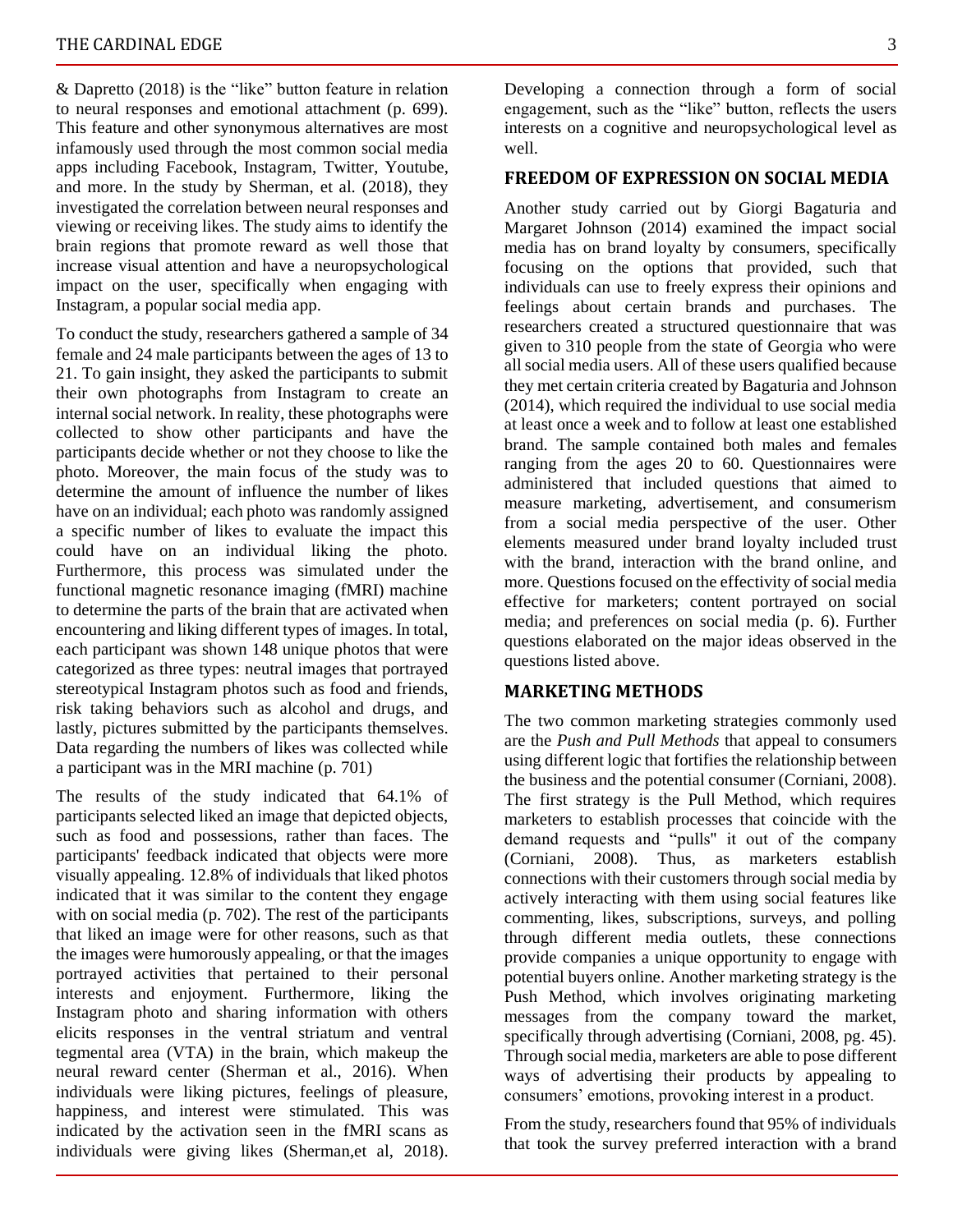through social media. However, even with positive interaction, brands are still at risk of negative reviews. Approximately 80% of individuals said they would leave negative reviews if necessary. In addition, 85% of consumers reported that they looked at the reviews first before going through with purchases or interaction with a brand (Bagaturia and Johnson, 2014). From this, it can be concluded that social media can be of great benefit to a brand if the brand's social media presence is positive and strong. However, seeing as how 85% of people look at reviews before purchasing or trusting a brand, they are more likely to see negative reviews over positive ones, even if this does not represent the overall truth behind a brand. Because of this, social media can portray the negative bias of a brand over a positive bias due to a company's lack of power in reviews and in the social interaction feature that all social media platforms provide users; marketers are not able to control these conversations. On the other hand, a brand must focus on amending their advertising to help lessen the amount of negativity on a brand's page. Still, marketers can sway opinion to continue a positive social media presence through advertisements that appeal to what their consumer base wants based on the comments posted. This allows for consumers to be heard through surveys, polls, and assessments of user preferences to understand how to better appeal to the viewer's interests.

### **MARKETING USE OF SOCIAL MEDIA FEATURES**

The innate features of social media allow for engagement and social interaction to take place between the brand and the user. This has great benefit for those in the marketing industry to further explore the potential of social interaction and engagement through social media platforms. Based on the study conducted by Voorveld et.al, (2018), different social media platforms provide different levels of social interaction between the user and the content. Specifically, Facebook, Instagram, and Snapchat have the best functionalities to facilitate consumer interaction, while Youtube, Facebook, and Twitter measured best for advertisement. Marketers should decide which platform to use based on the content that is intended to be relayed to the user, such as Instagram, Facebook, Snapchat, Twitter, or others.

Furthermore, the study by Rahmadini and Halim (2018) concluded that the uprise of a brand is associated with engagement between the company and the user via social media. Applying this basis to the marketing firms, marketers can share content with their users to strengthen their engagement online and form a connection. Additionally, social media also provides many features such as commenting, liking, sharing; these different components further enhance the interaction between the

marketers and users online. Marketers are capable of using the same attributes to facilitate this engagement with their potential viewers, swaying engagement of users with their brands, just as the musicians have done with their concert attendees. The social interaction and engagement further enhance the brand's development by increasing customer devotion, as observed in the study by He, Tian, Feng-Kwei, and Wang (2019), with SYW app. The more engaged the users were through the app, the more it swayed consumer devotion to the brand. Thus, the innate feature of social interaction and engagement elicits financial gain and boosts brand popularity, all of which align with the marketer's goal of enhancing business.

Specifically, one of the most common features across all social media apps is the "like" button. (insert name of study) concluded that the majority of participants favored visually appealing and materialistic objects rather than faces when liking pictures(Sherman, et al., 2018). As participants were liking content, the neural reward circuitry was activated. With this knowledge, marketers can find ways to analyze the amount of likes they receive from posts based on what their viewers and users find interesting and appealing. They can then use this information to present content that displays materialistic items, such as food and possessions, to sway user opinion about the brand in a positive manner. In addition, they can create a connection through a form of social engagement, such as the "like" button, to explore what interests the user. The company can then adhere to these interests, providing more content that will elicit positive responses and further stimulate the reward center in the viewer, eventually gaining more attraction to the company.

Although social media use may result in negative consequences, social media allows individuals to freely express their opinion, as indicated by the study Bagaturia and Johnson (2014). 80% of individuals in this study reported that they would leave negative reviews if necessary. Marketers are still able to combat this issue by using negative feedback to understand their consumer base more thoroughly and create better social media content by maximizing the use of the critiques using the components of engagement and social interaction.

#### **CONCLUSION**

The studies introduced emphasize the potential of different social media platforms, the importance of engagement across social media in the uprise of a brand, specific features that facilitate social interaction, and the neuropsychological means behind this behavior of liking content. Since social media provides many features that impact people on a social and neuropsychological level, marketers can utilize these features embedded within social media through the strategic marketing methods to